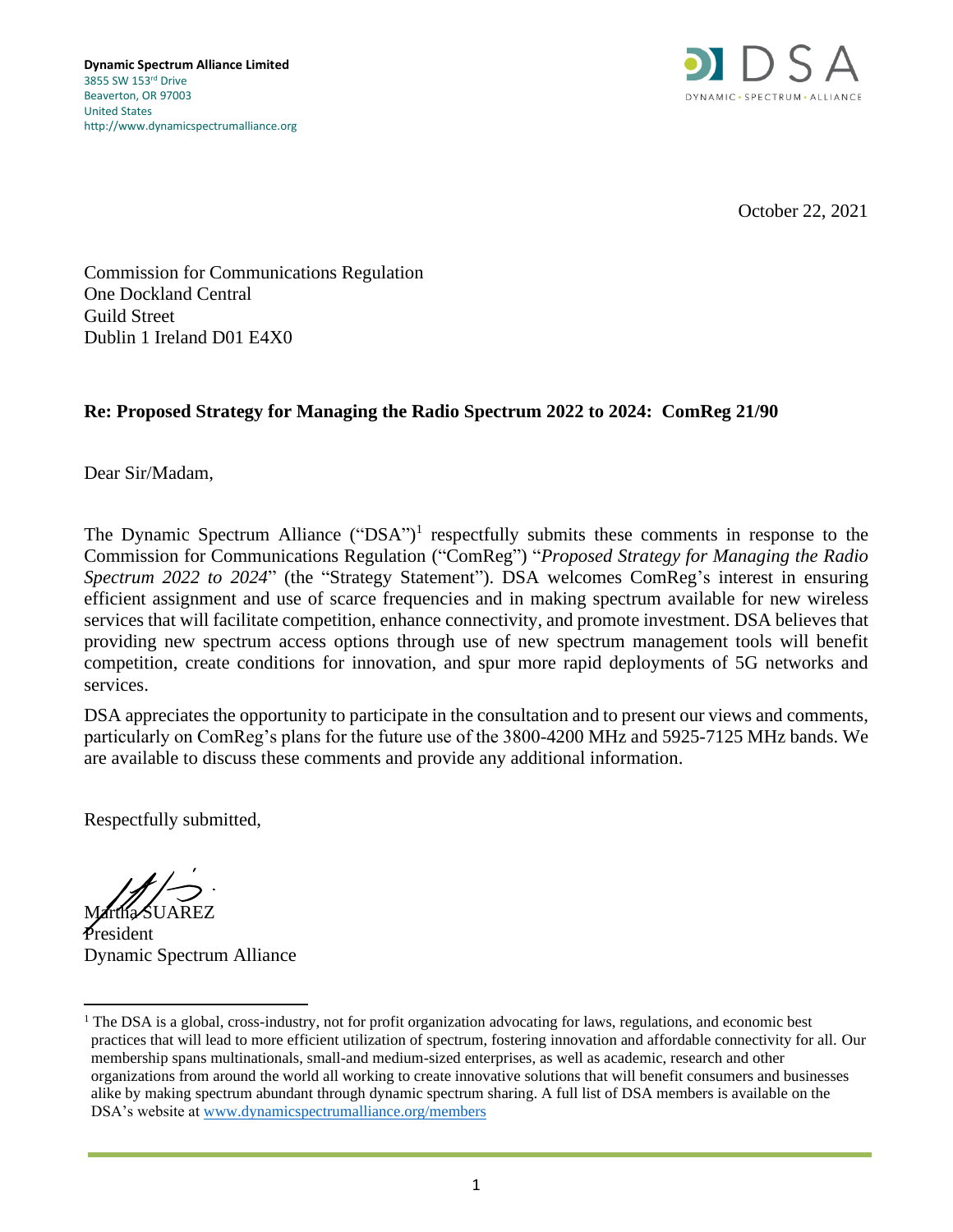

## **DSA COMMENTS**

#### **A. Introduction**

DSA recommends that telecommunications regulators worldwide take a balanced approach between licensed, unlicensed, and lightly licensed when allocating spectrum to wireless broadband services. An unbalanced approach may have the unintended consequence of creating an artificial scarcity, which could, in turn, increase the cost of broadband access. Licensed and unlicensed spectrum bands will both play important and complementary roles in the delivery of advanced 5G services and that coordinated shared spectrum should be considered in spectrum planning. As part of spectrum planning, DSA also supports spectrum sharing that will lead to the more efficient utilization of spectrum and foster innovation and affordable connectivity for all. The opportunities made possible by spectrum sharing go beyond the economy, facilitating the evolution of the ecosystem as the potential for new use cases expands and large-scale applications are realized.

In the whitepaper entitled "*Automated Frequency Coordination - An established tool for modern spectrum management*," <sup>2</sup> DSA makes the case that the use of databases to coordinate spectrum assignments has evolved significantly since its first introduction, but at its heart, it is nothing new. The basic steps are the same as in a manual coordination process or where a regulator assesses the opportunities for local licensing on a case-by-case basis. However, what is new includes:

(1) Surging consumer demand for wireless connectivity and hence the need to intensively share underutilized frequency bands;

(2) Significant improvements in the computation power to efficiently and rapidly run advanced propagation analysis and coordinate devices and users in near real-time; and

(3) More agile wireless equipment that can interact directly with dynamic frequency coordination databases.

There is no question that today we have the technical ability to automate frequency coordination and thereby lower transaction costs, use spectrum more efficiently, speed time-to-market for new services, protect incumbents from interference with greater certainty, and generally expand the supply of wireless connectivity that is fast becoming, like electricity, a critical input for most other industries and economic activity. Increasing spectrum access by a wide range of new users, including vertical sectors, will result in increased and more rapid deployment of new networks and services. The introduction of new licensing options supported by automated dynamic spectrum sharing technology is the best path to support such deployments.

<sup>2</sup> http://dynamicspectrumalliance.org/wp-content/uploads/2019/03/DSA\_DB-Report\_Final\_03122019.pdf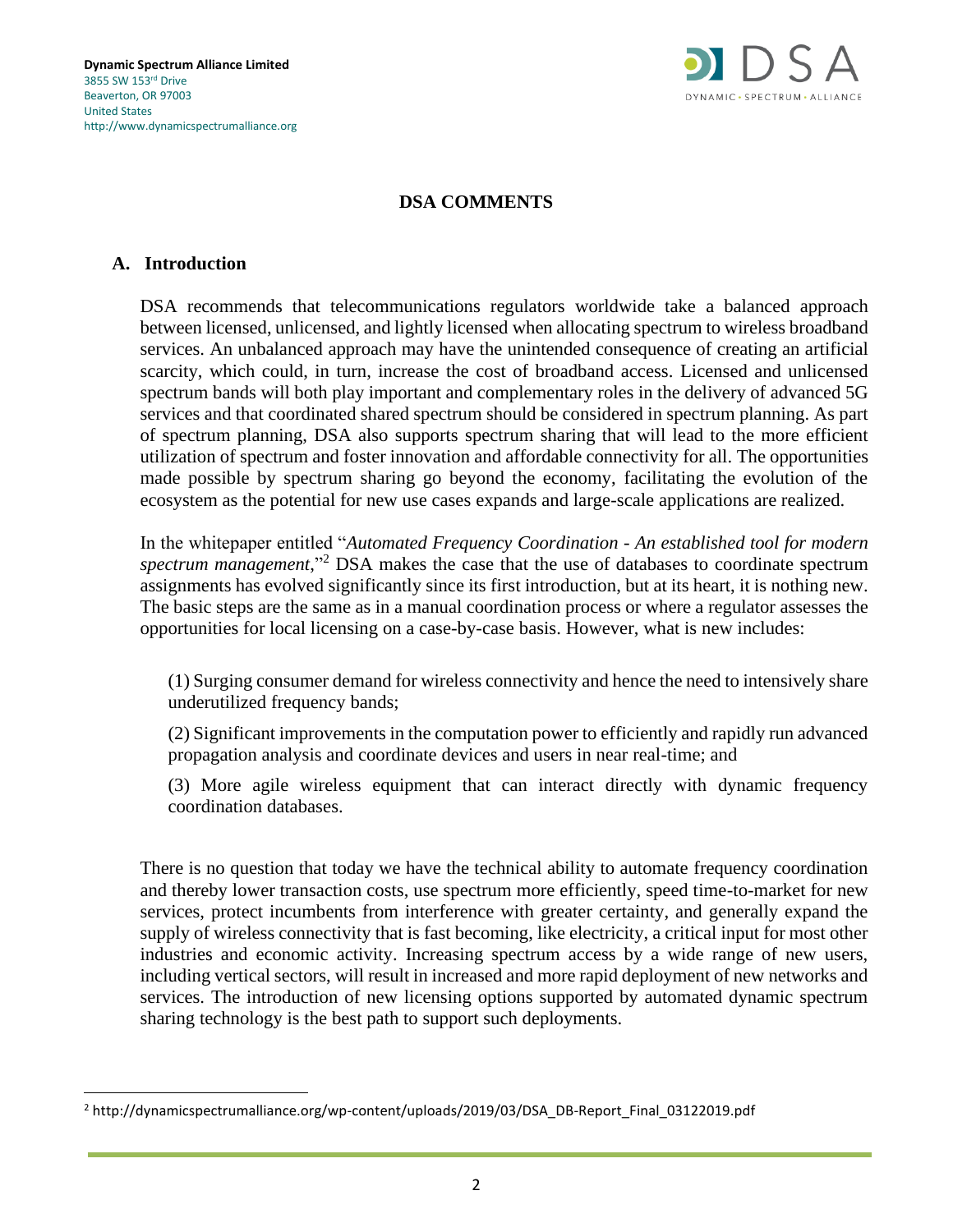

## **B. Background on Spectrum Sharing in the 3.55-3.70 GHz Band in the United States**

DSA would like to highlight some real applications that have been developed in the United States as a result of the commercial deployment of the 3.5 GHz Citizens Broadband Radio Service (CBRS) authorized by the Federal Communications Commission (FCC) in January 2020 – a major milestone for automated spectrum sharing.

Under the CBRS regulatory framework, the spectrum access system (SAS) coordinates CBRS frequency use and manages coexistence among the three tiers of access: 1) incumbent (e.g., navy radar and commercial fixed satellite services), 2) priority access licensed (PAL), and 3) general authorized access (GAA). The environmental sensing capability (ESC) network detects incumbent naval radar use of the band and alerts the SAS to move new terrestrial commercial operations to non-interfering channels. The SAS also interfaces with the FCC's Universal Licensing System (ULS) to obtain information about Fixed Satellite Service (FSS) incumbents and grandfathered fixed wireless systems. Using this information, the SAS is able to calculate aggregate interference from new commercial users to incumbents and enforce protection of these systems. In the twenty months of commercial operational experience, no incumbents have reported interference from new CBRS users, demonstrating the effectiveness of SAS management of the band.

New commercial users in the CBRS band have multiple options for accessing this 150 MHz of spectrum:

a) Acquisition of a PAL in the FCC's 2020 CBRS auction where use-or-share rights for county-based licenses were offered;

b) Use of the GAA tier, which does not require an individual license to operate, but does require use of certified equipment and connectivity to a SAS to receive a spectrum grant for operations with a particular transmit power and antenna orientation at a specific location and height; or

c) Leased rights from a PAL license holder.

Based on the type of device (fixed or personal/ portable) and its coordinates, information about the transmitter's location and operating parameters, and the technical rules the regulator puts in place to protect incumbents and/or adjacent users from harmful interference, the SAS calculation engine determines the list of available channels at the PAL's and/or GAA's device location and its maximum permissible radiated power. As described above, the SAS not only coordinates protection of incumbent users from new commercial operations, but also manages the assignment of frequencies to PAL and GAA users, protection of PAL operations, and co-existence among GAA users to maximize spectrum efficiency and provide deterministic access for all users. The automated SAS process provides near real-time management of the CBRS band, speeding timeto-market while minimizing uncertainty and administrative burdens.

Through this automation of shared spectrum, a whole host of private wireless network opportunities, from smart energy to smart city, have emerged. From business to leisure, hundreds of smart office, airport and stadium private networks have been deployed using CBRS as the result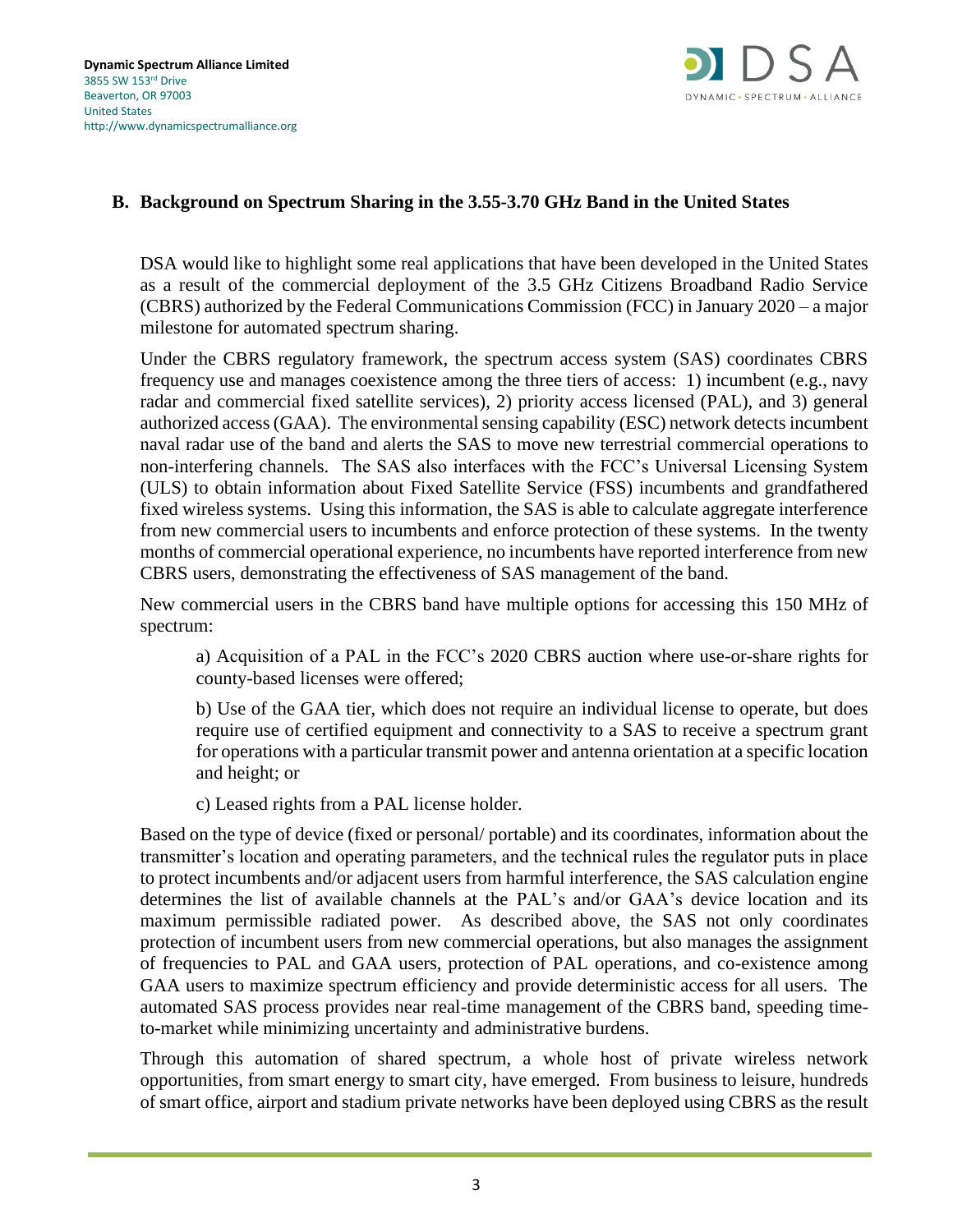

of having access to spectrum without the need for an individual license. In fact, only a year and a half after receiving authorization for commercial operations, over 180,000 CBRS cell sites have been deployed across the United States with the vast majority of them using the GAA tier. Examples of such deployments include:

## **1) Retail**

The American Dream Entertainment and Retail Complex in New Jersey has implemented CBRS to cover the entire 3 million square foot venue, servicing over 40 million annual visitors and more than 450 stores. Beyond the mall itself, CBRS has also been used for traffic and parking management, assessing approximately 33,000 parking spaces. Equipping security cameras, digital signage and other systems for both internal and external mall operations, CBRS has proved essential for supporting and enabling interesting such new use cases. This type of infrastructure deployment has proven to be faster and more economic than traditional fixed infrastructure, offering reliable and simple, yet effective means of connectivity.

### **2) Airport**

In Dallas, CBRS has transformed airport communication systems, bringing airport staff and management connections onto the CBRS spectrum. Such deterministic spectrum access is critical in emergency scenarios to cater to higher power requirements and improve coverage. This network supports critical airport communications and coexists with a robust Wi-Fi network.

#### **3) Sport stadium**

Angel Stadium in Anaheim, California has adopted CBRS capabilities to support its internal communications, lightening the load on the Wi-Fi system, similar to what Dallas airport has achieved. Since the full commercial deployment of CBRS, they have also been working as a neutral host provider, offering Mobile Network Operators (MNOs) support in managing signal traffic for customers attending events. By not only supporting internal connectivity for both staff and customers but extending this service for the reinforcement of existing MNOs, CBRS has presented the opportunity to eliminate barriers and limitations, providing full, flexible coverage whenever it is needed – even when roaming.

#### **4) Rural connectivity**

Fixed Wireless Access providers, also known as Wireless Internet Service Providers (WISPs), are able to harness the newly available CBRS spectrum, tripling the amount of spectrum previously available to them. WISPs, which typically operate in rural areas and have been using this part of the CBRS band for the past 12-15 years, are transitioning older WiMAX and proprietary systems to the new CBRS rules and LTE equipment to expand their reach and improve their service offerings.

As we reflect on the use cases developing across the United States, it is clear that CBRS has revolutionized the ways in which spectrum is utilized to improve connectivity across a diverse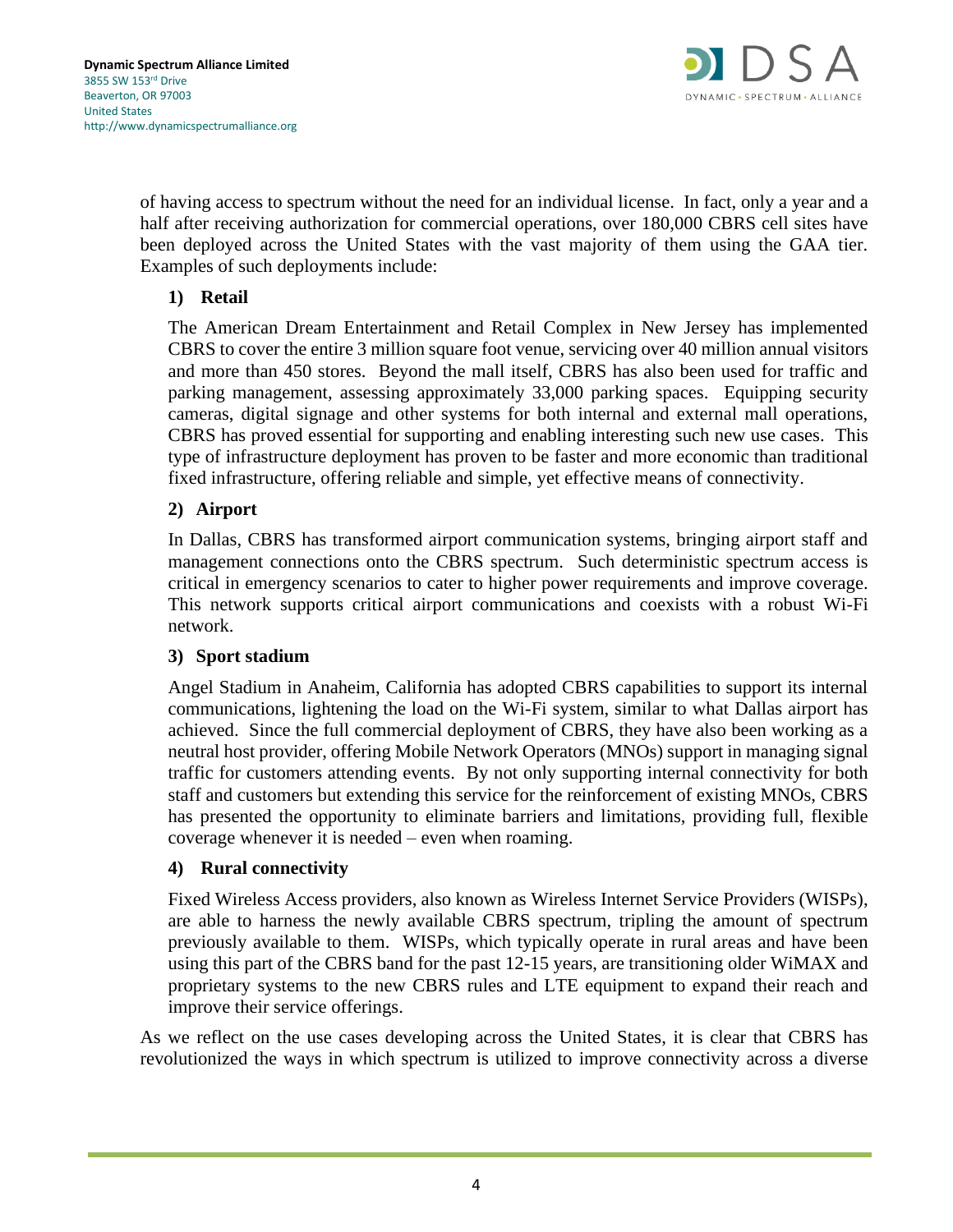

number of vertical sectors.<sup>3</sup> DSA believes that adopting a similar spectrum sharing model in Ireland will enable more users, including verticals, to access scarce and valuable spectrum resources, leading to lower-costs, lower barriers to entry, and most effective allocation for innovative businesses. This, in turn, enables and encourages competition and innovation by existing service providers as well as new entrants.

## **C. Unlicensed Sharing in the 6 GHz Band**

Another important example of innovative spectrum sharing is the 6 GHz Band, where regulators worldwide are enabling license-exempt Wireless Access Systems/Radio Local Area Networks (WAS/RLAN) use on a shared basis with incumbent services. In the United States, the entire 1200 MHz (5925-7125 MHz) of the 6 GHz Band has been made available for license-exempt use on a shared basis with incumbent services. Two categories of license-exempt devices have been authorized to date: 1) Low Power Indoor (LPI) devices, and 2) Standard Power (SP) devices that can operate both outdoors and indoors under the coordination of an automated database system, known as the Automated Frequency Coordinator (AFC). A third category of Very Low Power (VLP) portable devices is also under consideration.

Under the new rules, WAS/RLAN operations in the band are able to commence while also ensuring that existing incumbent services, including fixed satellite services, fixed services and mobile service with some applications, such as electronic news gathering, can continue to thrive. The introduction of license-exempt devices did not necessitate a spectrum clearance process, which would have been complex and expensive.

In addition to the United States, many other countries, including the Republic of Korea, Saudi Arabia, Brazil, Canada, Chile, Peru, Costa Rica, Honduras, and Guatemala have already permitted license-exempt use across the entire 6 GHz Band. Mexico and Colombia are engaged in consultations that proposed to make the entire 1200 MHz available for license-exempt use.

#### **D. DSA Recommendations to ComReg a. 3800–4200 MHz**

As ComReg considers options for introducing new terrestrial wireless broadband services in the 3800-4200 MHz band, the DSA encourages ComReg to leverage commercially available automated sharing technology, which will enable new IMT systems to begin operations in this band while also protecting incumbent FSS users. Automated sharing system will enable ComReg to encourage more users to leverage shared spectrum, maximize spectrum efficiency where it may

<sup>&</sup>lt;sup>3</sup> Other examples of CBRS deployments can be found here: [>https://www.lightreading.com/5g/charter-to-start-first-cbrs](https://www.lightreading.com/5g/charter-to-start-first-cbrs-market-buildout-in-2021/d/d-id/769456?itc=lrnewsletter_cabledaily%3c)[market-buildout-in-2021/d/d-id/769456?itc=lrnewsletter\\_cabledaily<;](https://www.lightreading.com/5g/charter-to-start-first-cbrs-market-buildout-in-2021/d/d-id/769456?itc=lrnewsletter_cabledaily%3c) [>https://www.telecompetitor.com/wisps-get-cbrs](https://www.telecompetitor.com/wisps-get-cbrs-range-as-great-as-six-miles-at-100-mbps-speeds/%3c)[range-as-great-as-six-miles-at-100-mbps-speeds/<;](https://www.telecompetitor.com/wisps-get-cbrs-range-as-great-as-six-miles-at-100-mbps-speeds/%3c) [>https://ongoalliance.org/news/watch-communications-and-bec](https://ongoalliance.org/news/watch-communications-and-bec-technologies-partner-to-expand-rural-internet-access/%3c)[technologies-partner-to-expand-rural-internet-access/<;](https://ongoalliance.org/news/watch-communications-and-bec-technologies-partner-to-expand-rural-internet-access/%3c) [>https://www.fiercewireless.com/wireless/wispa-cbrs-a-good](https://www.fiercewireless.com/wireless/wispa-cbrs-a-good-guide-for-3-45-3-55-ghz%3c)[guide-for-3-45-3-55-ghz<;](https://www.fiercewireless.com/wireless/wispa-cbrs-a-good-guide-for-3-45-3-55-ghz%3c) [https://enterpriseiotinsights.com/20210714/channels/news/las-vegas-deploys-largest-private](https://enterpriseiotinsights.com/20210714/channels/news/las-vegas-deploys-largest-private-municipal-lte-network-in-45-days?utm_campaign=RCR%20Newsletter&utm_medium=email&_hsmi=140455124&_hsenc=p2ANqtz-8_naAz8kuWAD4MfCsNIO_UI-BHN_Tmp_iZplCd7CyjjErXRYqqzuw2clkX7aZjVjvO_rXC6x2qLT514s778wtgZli-kkEvx9mmlXvfu-4IsAQOaUM&utm_content=140455124&utm_source=hs_email)[municipal-lte-network-in-45-](https://enterpriseiotinsights.com/20210714/channels/news/las-vegas-deploys-largest-private-municipal-lte-network-in-45-days?utm_campaign=RCR%20Newsletter&utm_medium=email&_hsmi=140455124&_hsenc=p2ANqtz-8_naAz8kuWAD4MfCsNIO_UI-BHN_Tmp_iZplCd7CyjjErXRYqqzuw2clkX7aZjVjvO_rXC6x2qLT514s778wtgZli-kkEvx9mmlXvfu-4IsAQOaUM&utm_content=140455124&utm_source=hs_email)

[days?utm\\_campaign=RCR%20Newsletter&utm\\_medium=email&\\_hsmi=140455124&\\_hsenc=p2ANqtz-](https://enterpriseiotinsights.com/20210714/channels/news/las-vegas-deploys-largest-private-municipal-lte-network-in-45-days?utm_campaign=RCR%20Newsletter&utm_medium=email&_hsmi=140455124&_hsenc=p2ANqtz-8_naAz8kuWAD4MfCsNIO_UI-BHN_Tmp_iZplCd7CyjjErXRYqqzuw2clkX7aZjVjvO_rXC6x2qLT514s778wtgZli-kkEvx9mmlXvfu-4IsAQOaUM&utm_content=140455124&utm_source=hs_email)[8\\_naAz8kuWAD4MfCsNIO\\_UI-BHN\\_Tmp\\_iZplCd7CyjjErXRYqqzuw2clkX7aZjVjvO\\_rXC6x2qLT514s778wtgZli-kkEvx9mmlXvfu-](https://enterpriseiotinsights.com/20210714/channels/news/las-vegas-deploys-largest-private-municipal-lte-network-in-45-days?utm_campaign=RCR%20Newsletter&utm_medium=email&_hsmi=140455124&_hsenc=p2ANqtz-8_naAz8kuWAD4MfCsNIO_UI-BHN_Tmp_iZplCd7CyjjErXRYqqzuw2clkX7aZjVjvO_rXC6x2qLT514s778wtgZli-kkEvx9mmlXvfu-4IsAQOaUM&utm_content=140455124&utm_source=hs_email)[4IsAQOaUM&utm\\_content=140455124&utm\\_source=hs\\_email.](https://enterpriseiotinsights.com/20210714/channels/news/las-vegas-deploys-largest-private-municipal-lte-network-in-45-days?utm_campaign=RCR%20Newsletter&utm_medium=email&_hsmi=140455124&_hsenc=p2ANqtz-8_naAz8kuWAD4MfCsNIO_UI-BHN_Tmp_iZplCd7CyjjErXRYqqzuw2clkX7aZjVjvO_rXC6x2qLT514s778wtgZli-kkEvx9mmlXvfu-4IsAQOaUM&utm_content=140455124&utm_source=hs_email)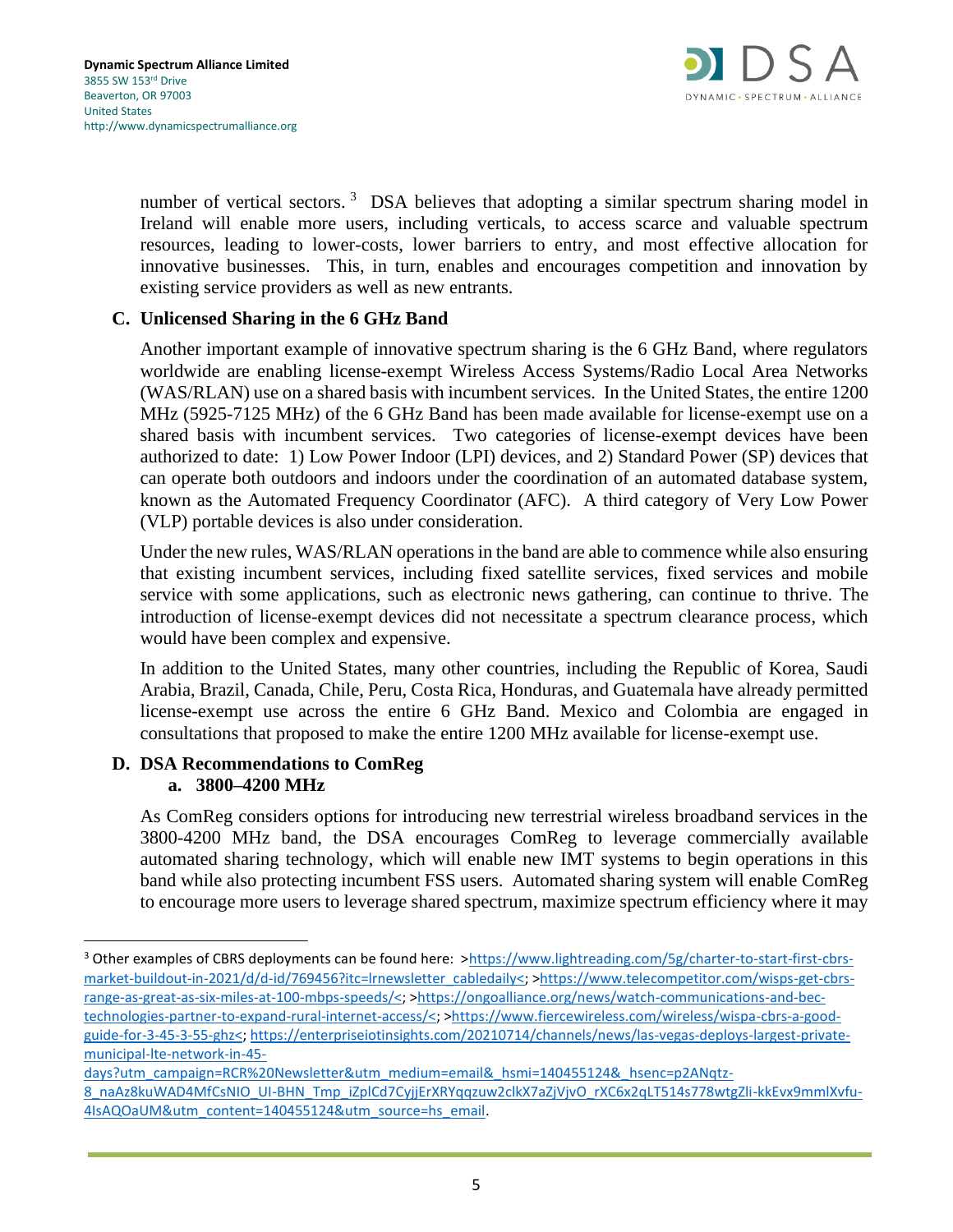

be possible to authorize multiple users to operate on an overlapping and shared basis, and create more operational flexibility for new users to access spectrum for both indoor and outdoor use cases.

In addition to implementing automated shared access technology, DSA recommends that ComReg consider a tiered licensing approach where incumbents, such as FSS operators, are in the top tier, while new entrants are in one or more lower tiers and may operate so long as they protect the top tier. Such a tiered approach could be adopted as follows:

Tier 1 – Incumbent users. Users operating in the band that have the highest priority in accessing spectrum. Their access must be guaranteed at all times during their operation so their radio equipment does not need to be aware of other operations sharing the band.

Tier 2 – Licensed new users. New entrant users that require a degree of certainty in accessing spectrum. In order to ensure that the band can be shared with this tier of new users, it is fundamental that the operation of incumbent services is well understood (for example, they operate only in certain areas) and is predictable (for example, they operate at certain times or there is a way to know when spectrum needs to be vacated). If such information is not accurate enough or it is not available, then access to the band for Tier 2 users might be greatly reduced or not possible at all.

Tier 3 – Opportunistic users. New entrant users that can access spectrum on an unlicensed or licensed by rule basis. These users may not need access to spectrum over a larger geographic area and/or are operating indoors or on a campus or may be operating in more remote areas where spectrum usage will not be as competitive. In many cases, such networks are deployed in very remote areas where spectrum is largely unused and the risk of interference to higher tier users is negligible. There might be other cases where there is sufficient spectrum available and the envisioned applications allow QoS flexibility, for example because the band would mainly be used to provide additional capacity to networks using other anchor frequencies. In such cases, it is conceivable to have a third tier of users with minimal regulatory barriers and no need for interference protection from other Tier 3 users.

It is also possible to combine a tiered licensing approach with streamlined secondary market rights. For example, the new license conditions might include the right for the license holder to lease the spectrum to other users – whether on a geographic basis (partitioning) or by sub-dividing the spectrum (disaggregating). Such a secondary market can drive innovation, allow new technology to be deployed by leased spectrum users, and support various sectors, such as enterprise networks and industrial uses.

Additionally, DSA recommends that ComReg consider implementing a "use-it-or-share-it" policy for licensed spectrum. Conceptually, use-it-or-share-it rules authorize opportunistic access to licensed spectrum that is locally unused or underutilized. Until the spectrum is actually put to use in a local area, it should be available for non-interfering use by networks and devices. Licensees lose no rights whatsoever. In 2016 the FCC authorized opportunistic access by GAA users to unused PAL spectrum in the CBRS band. Opportunistic use of unused PAL spectrum is controlled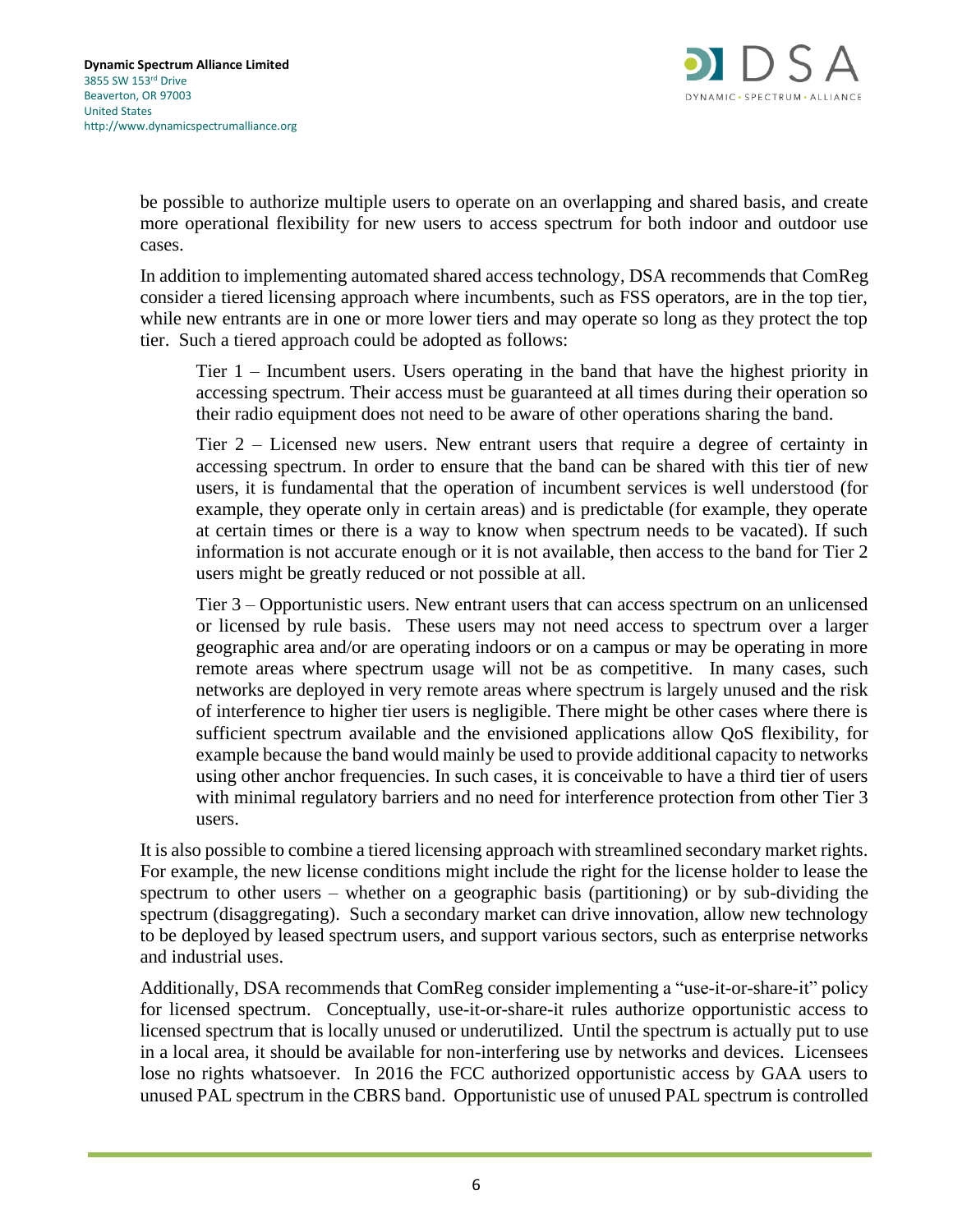

by the SAS, which requires that GAA users must periodically check with the database to renew permission to continue operating. This is one of the key reasons for the success of CBRS.

A general use-it-or-share-it authorization has a number of affirmative benefits. First, opportunistic access reduces spectrum warehousing in areas where the economics are least attractive for large service providers. It might increase access for operators that are interested in deploying, but who lack needed spectrum access in that local area. Second, opportunistic access further encourages secondary market transactions by facilitating price discovery on both the supply and demand side. For licensees, it will both identify users interested in a potential lease or partition and provide information on the potential value (i.e., how much is my spectrum worth?). For users, opportunistic use is an opportunity to test the local market and to determine the value of a more secure, longer-term lease or partition agreement (i.e., how much am I willing to pay for spectrum?). Third, opportunistic access will lower barriers to entry for innovative new use cases by parties that at least initially either cannot afford or do not believe they need to pay for exclusive use and interference protection. The option to deploy, at least initially, without committing to the cost of a long-term lease or license could be particularly useful for small providers and industries.

### **b. 5925-7125 MHz**

DSA would like to specifically highlight the importance of the full 6 GHz Band (5925-7125 MHz) for state-of-the-art WAS/RLAN systems and their evolution.<sup>4</sup> DSA believes that the highest and best use for this band is for WAS/RLAN devices. Unlicensed 6 GHz will also offload traffic from cellular 5G networks (total data offload to unlicensed going from 74% to 79% in 2022).<sup>5</sup> This will lower the costs of network deployment for mobile operators and for edge investment by neutral host and third-party providers. Importantly, it will also lower costs for consumers.

While we acknowledge the significant progress made by the ECC and EC in developing regulations enabling licence-exempt access to the lower 6 GHz (5945-6425 MHz), DSA is of the opinion that licence-exempt access to the upper 6 GHz (6425-7125 MHz) is also imperative. The entire 1200 MHz of spectrum in the 6 GHz Band is required to meet the projected demand for midband WAS/RLANs and other uses. It would also support future Wi-Fi 7 devices feature 320 MHz wide channels. If only the lower 500 MHz is made available, only one 320 MHz channel is possible. On the other hand, three non-overlapping 320 MHz channels will be supported if the entire 1200 MHz of the 6 GHz Band is made available for WAS/RLAN.

While we respect the World Radiocommunication Conference 2019 decision to study coexistence between IMT with other incumbent services, DSA does not believe that these studies should delay opening 5925-7125 MHz frequency range should Administrations wish to do so. Furthermore, DSA does not believe an IMT identification is needed in any part of the 5925-7125 MHz frequency range as this would deny citizens and businesses the benefits of next generation of WAS/RLAN/Wi-Fi technologies.

<sup>4</sup> DSA notes that in a recent revision to a previously published Wi-Fi Alliance (WFA) economic assessment study on the value of Wi-Fi to economies the new value to the global economy is anticipated to be \$4.9 trillion by 2025.

<sup>&</sup>lt;sup>5</sup> See Cisco Systems, Cisco Visual Networking Index: Global Mobile Data Traffic Forecast Update, 2017-2022.